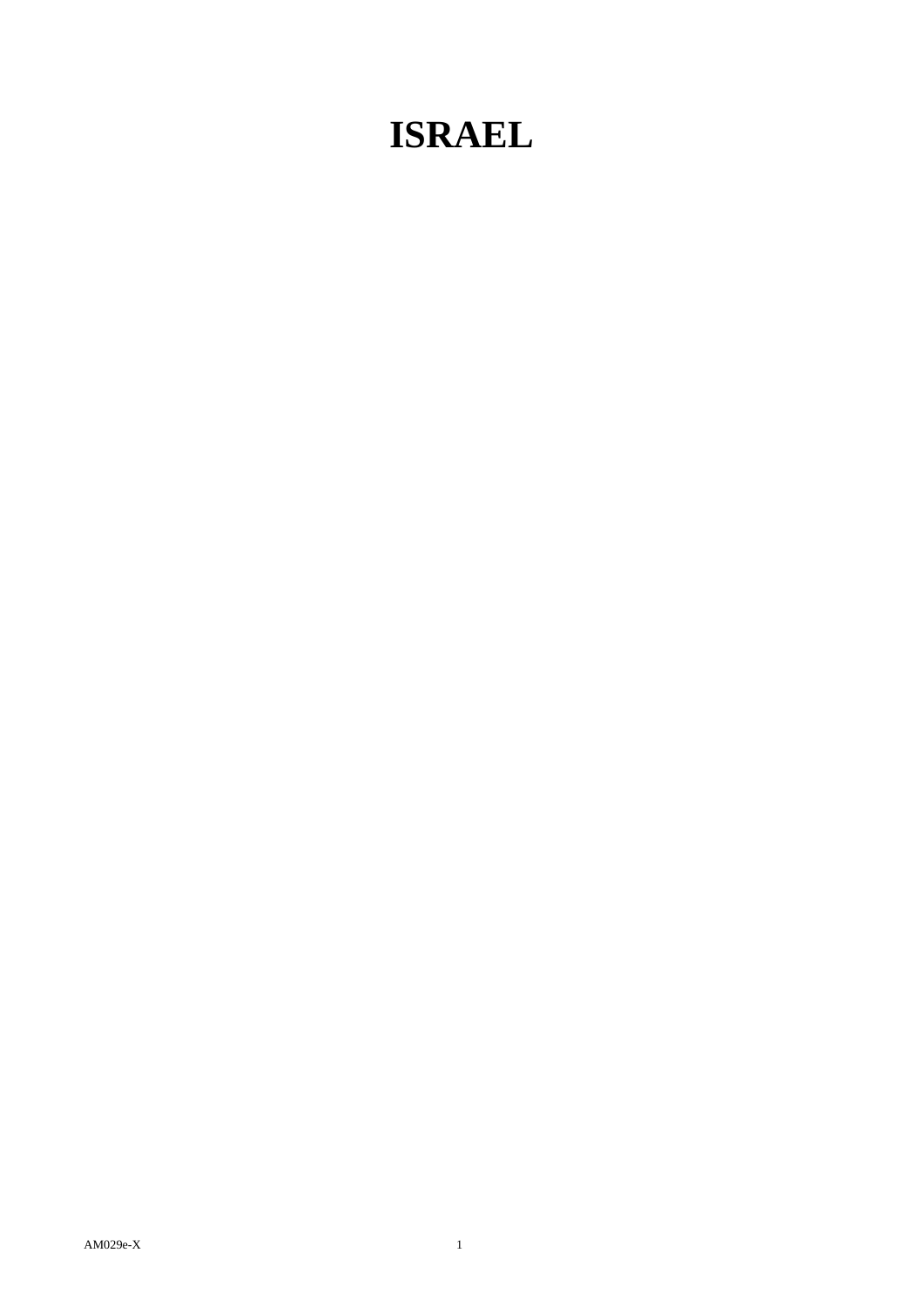## **2020 Annual Meeting of the European Bank for Reconstruction and Development Statement by Shira Greenberg, Alternate Governor for Israel**

## **October 2020**

We are delighted to participate in this year's virtual EBRD Annual Meeting. We would like to thank the EBRD staff for their impeccable re-organization and planning of this year's Annual Meeting under these extraordinary circumstances.

We would also like to thank the former President of the EBRD, Sir Suma Chakrabarti, for his service to the Bank's countries of operation and congratulate him on a successful tenure as president. His strong leadership, combined with the determination and efforts of EBRD officials and staff members in London and in the Resident Offices, allowed 2019 to be yet another successful year for the Bank.

We commend the EBRD on its strong financial position in  $2019$  – investing a record of over  $\text{\textsterling}10$  billion in more than 450 project across client countries, all while maintaining strong financial sustainability and recording record profits. Additionally, we applaud the Bank's strong transition and operational results, which are at the core of its business. We would like to note our appreciation of the Bank's significant growth in business across all client countries, particularly in the Early Transition Countries and the South and Eastern Mediterranean Region.

We would like to laud the Bank's swift implementation of the two well-structure and targeted Solidarity Packages. These important initiatives allowed the EBRD to provide its clients and countries of operations with the necessary tools to respond to the Covid-19 Pandemic by supporting recovery efforts and addressing short-term needs. We appreciate that, even under the worst-case Covid-19 scenario, the Bank's capital and liquidity positions will not face excessive pressure. This serves as a testament to the Bank's strong financial position.

We would be remiss, if not to take this opportunity to thank the Bank's First Vice President, Mr. Jürgen Rigterink, for his service as acting President during this unprecedented transition period.

Looking ahead, it is clear that many challenges remain, but we see many new opportunities, as well. The current crisis has accelerated the digital transition in many of the Bank's client countries, providing the Bank with an opportunity to address this important crosscutting theme. Ensuring that client countries are supported in their efforts to establish the proper policy and regulatory environments to